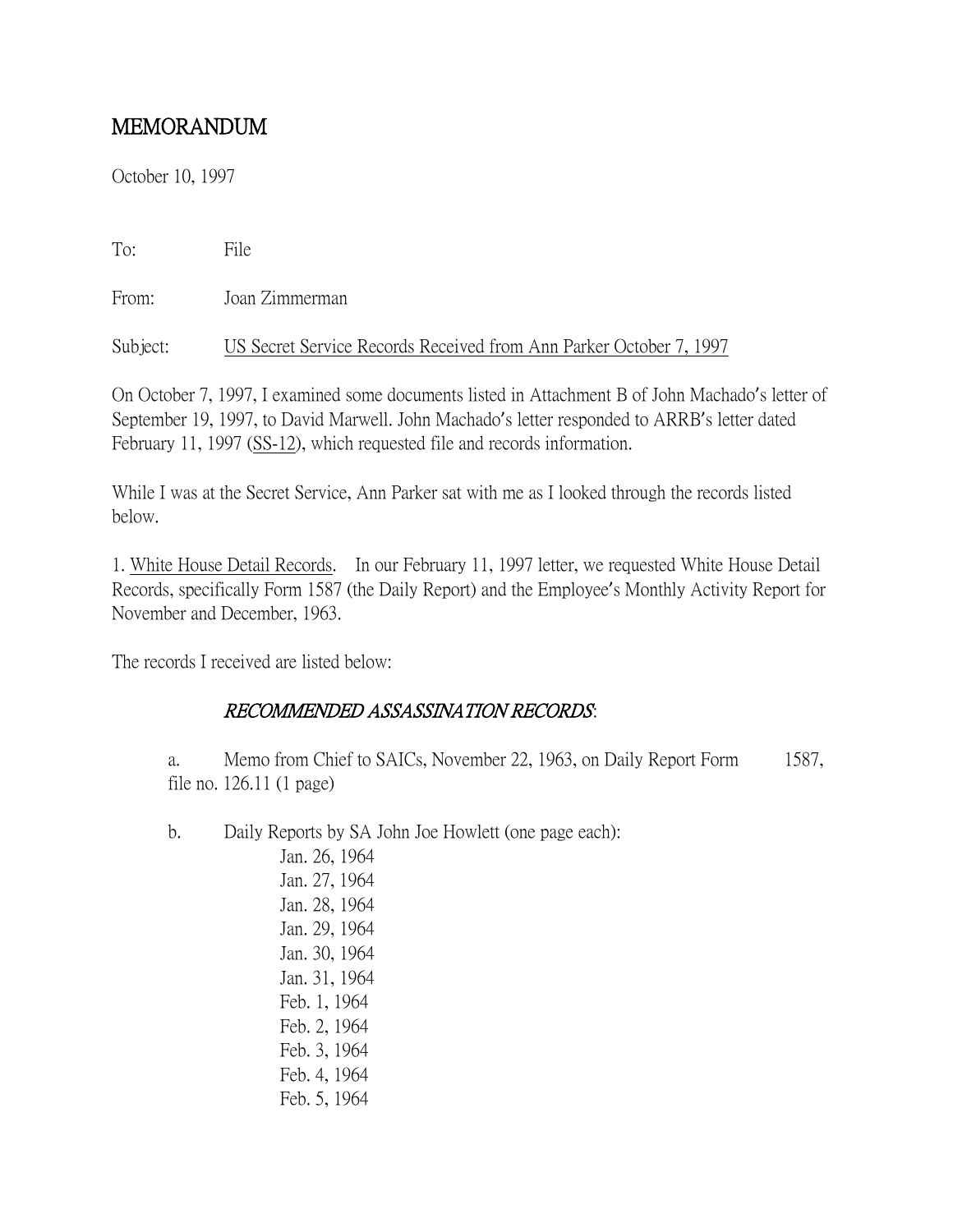Feb. 9, 1964 Feb. 10-14, 1964 Feb. 15-16, 1964 April 13, 1964 April 14, 1964 April 15, 1964

Total: 17 reports

c. Daily Reports by SA Elmer W. Moore (one page each):

--dated Feb. 1, 1964-September 6, 1964 (describing protection for Chief Justice Earl Warren)

Total: 30 pages

- d. Memo from Assistant Chief Wildy to Chief, November 25, 1964, file no. 600.1 (1 page) [MNO 85-0008#236, 600.1 Laws, Regulations]
- e. Memo from ASAIC Roy Kellerman to All Personnel on personal appearance, November 25, 1964, file no. 1-16-201.0 (1 page) [MNO 85-0008 #236, 600.1 Laws, Regulations]
- f. Memo from ASAIC Roy Kellerman to All Personnel on use of intoxicants, November 25, 1964, file no. 1-16-201.0 (1 page) [MNO 85-0008 #236, 600.1 Laws, Regulations]
- g. POTENTIAL NBR DOCUMENT: SAIC Youngblood to Chief, March 18, 1965, file no. 1-16-600.0 (1 page) [MNO 85-0008 #236, 600.0 Protection-General]
- h. USSS Employee's Monthly Activity Report (Form 1659) for 29 members of the White House Detail for November and December, 1963.

Two pages each for the following:

William R. Greer Jerry D. Kivett Samuel A. Kinney Winston G. Lawson Donald J. Lawton Paul E. Landis, Jr. Richard E. Johnsen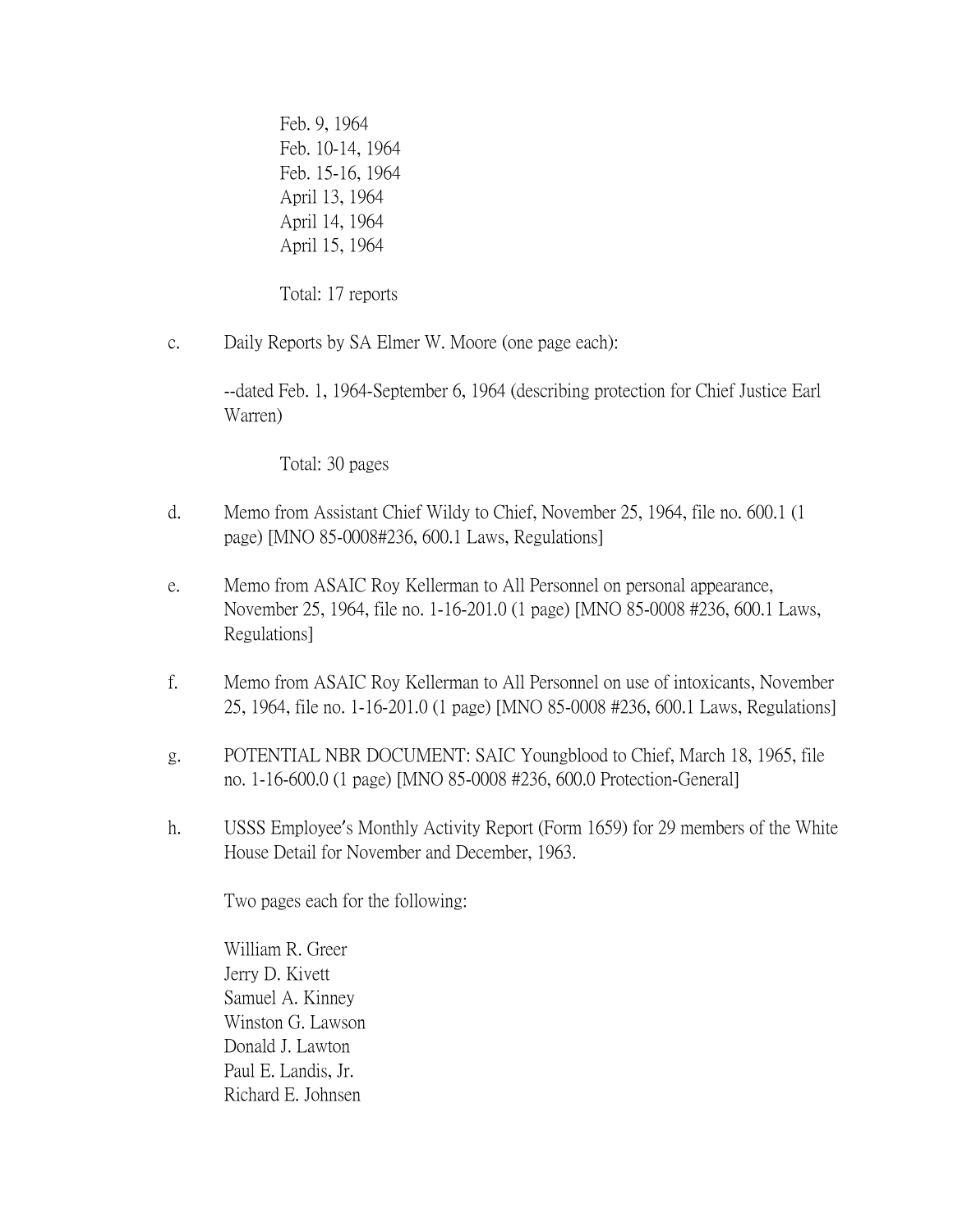USSS Records October 7, 1997

> Andrew E. Berger John Joe Howlett George W. Hickey, JR. Robert A. Steuart Henry J. Rybka Warren W. Taylor John J. O'Leary John D. Ready William H. Patterson William T. McIntyre Stewart G. Stout Ernest E. Olsson, Jr. Roger C. Warner Rufus W. Youngblood Forrest V. Sorrels Emory P. Roberts Samuel E. Sulliman Clinton J. Hill Thomas L. Johns Roy H. Kellerman Glen A. Bennett David B. Grant

Total: 58 pages

I brought a total of 110 pages to ARRB on October 7, 1997. These could have been declared "assassination records" at the October 14, 1997 Review Board meeting.

I requested copies of additional Daily Reports in this file. Ann Parker copied the Daily Reports I requested, and she will show them to John Machado. I also requested Daily Reports for 4 SAs in the Dallas Field Office (including Forrest Sorrels) for 11-22-63. This needs to be followed up. The Service did not present any Daily Reports for November 1963.

Folder 611.1--White House Detail Assignments 1963-1964 [Accession PO-85-0001 #15] contained information indicating that the FBI started daily reports for its agents on an experimental basis for a 90-day trial period in March 1962 (have we requested these for specific agents, e.g. Warren DeBrueys, Milton Kaack, Gemberling, Gordon Shanklin, James Hosty, etc.?). Other agencies that had daily reports were: ATTU, IRS, INS. Should we ask Customs for Diosdado?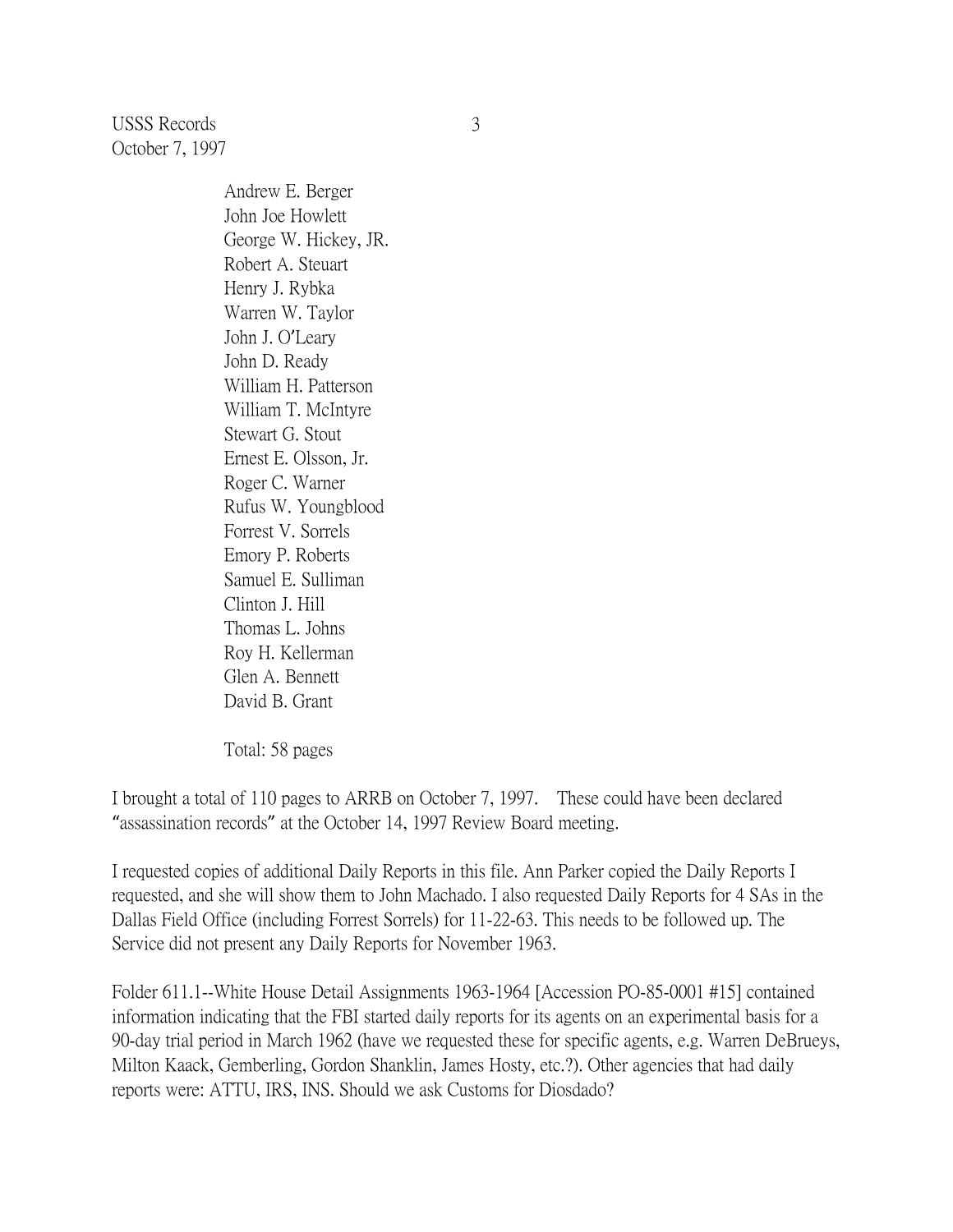USSS Records October 7, 1997

- 2. Chief's Office Files.
	- a. Director's Circulars for 1965: NBR
	- b. Chief's Copy of 1965 Inauguration Week: **NBR**

#### 3. Field Office Files.

John Machado's September 19, 1997 letter stated that these files had been destroyed.

### 4. Protective Research Section Files.

- a. Folder: 148.41--Advisory Committee to the Secret Service for Automating the Protective Research Section: NBR
- b. Folder: 148.4--Automatic Data Processing PRS: **NBR**

# 5. Informant Files.

a. One document regarding informant index cards: **NBR** 

Material listed as #6-10 in our February 11, 1997 letter stills needs to be examined.

I requested one document from file no. 611.0: Inspector Kelley to Chief Inspector Jackson Krill, May 11, 1965. This is an assassination record.